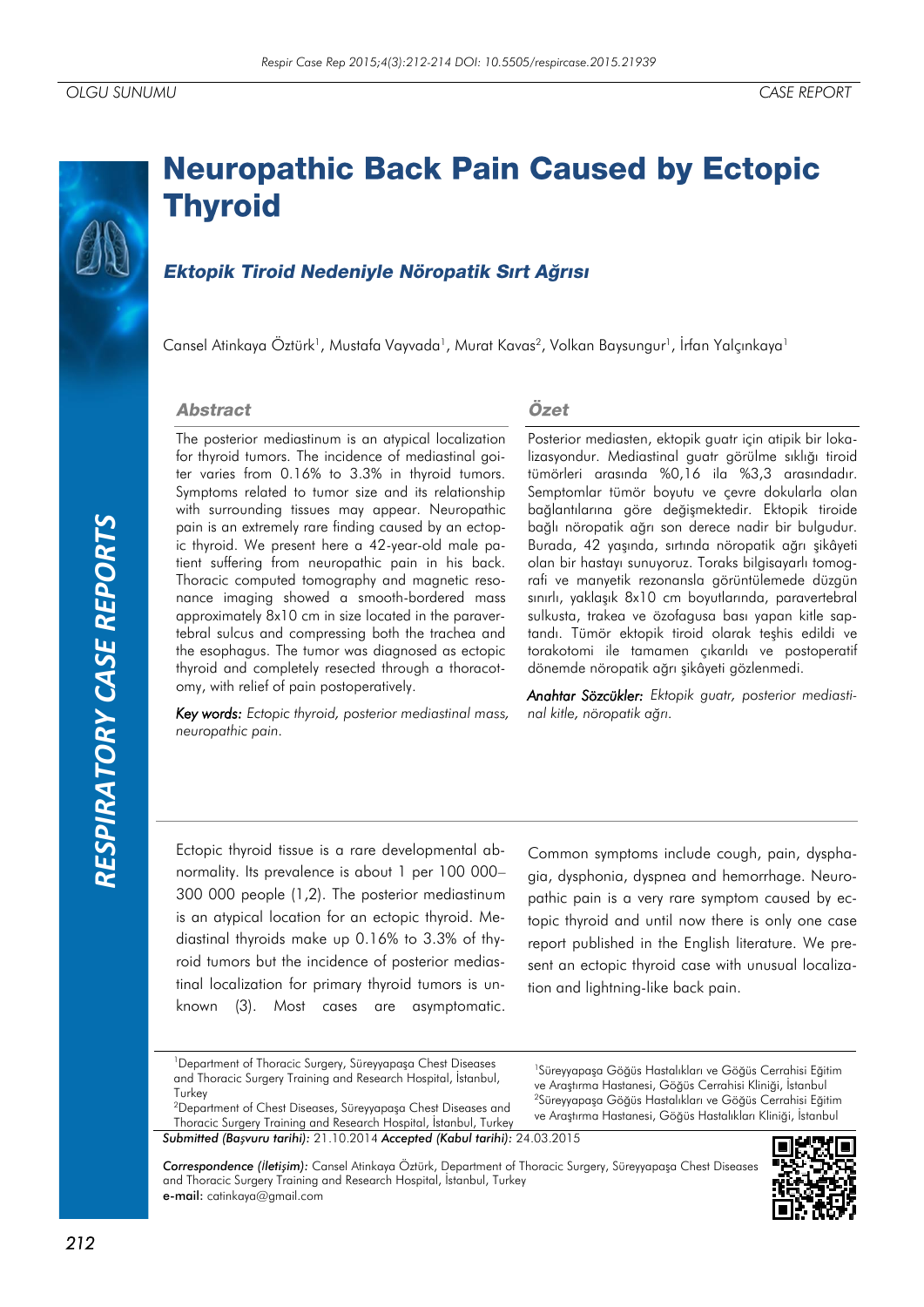### CASE

A 42-year-old male patient presented with dyspnea, sudden lightning-like backache, hyperesthesia in his back, difficulty in swallowing and shortness of breath. The patient complained of night backache disturbing sleep and pain that increased when lying supine. The laboratory values and thyroid function tests were within normal limits. Neck ultrasonography (USG) did not reveal any connection between the cervical thyroid and ectopic thyroid. Thoracic computed tomography and magnetic resonance imaging (MRI) showed a smooth-bordered mass approximately 8x10 cm in size, located in the paravertebral sulcus, and compressing the trachea and esophagus (Figure 1a). Thoracotomy from the right fourth intercostal space showed a smooth bordered mass rich in vascular collaterals that extended from the upper mediastinum to the cervical region. The mass was excised by means of the LigaSure Vessel Sealing System (Valley Lab, Boulder, CO) (Figure 1b). The cuff of the intubation tube was seen behind the trachea at the end of the excision of the mass. A vertical laceration of the membranous wall, approximately 5 cm in length, caused by difficult intubation, was observed. The membranous wall was repaired with interrupted 4/0 polypropylene sutures. The pathology result was ectopic thyroid. The postoperative course was uneventful and there were no complications during the one month and six month follow-up.



*Figure 1a: On MRI sections, a smooth-bordered mass approximately 8x10 cm in size located in the paravertebral sulcus and compressing the trachea and esophagus*

### DISCUSSION

To our knowledge, this case is only the second case in the English literature with neuropathic pain. The pain is thought to be due to the spinal cord of the patient being compressed by the mass at the thoracic inlet. The complete recovery of pain and hyperesthesia in his back after the mass was excised indicates that it was due to a temporary compressive effect.

Ectopic thyroid has been reported in the mediastinum, lungs, and heart, usually manifesting with a dry cough, dyspnea, and hemoptysis. Less commonly, patients may present with dysphagia or the superior vena cava syn-



*Figure 1b: Macroscopic view of the resected ectopic thyroid material*

Ectopic intrathoracic thyroid tissue makes up less than 1% of all the surgically resected mediastinal masses. The ectopic thyroid tissue is usually close to the thymus and in close relationship to the thymothyroid ligament. It has also been defined in the pericardium and the heart. The intratracheal thyroid is another rarely described location for ectopic thyroid. It results from the developing thyroid tissue growing into the trachea or cartilage rings, or the growth of the thyroid tissue into the trachea lumen. A thyroid, fully located in the posterior mediastinum, is quite rare. It is usually located in the right hemithorax as seen in our case. The reason is thought to be the obstruction of the descending pathway of the ectopic thyroid tissue on the left of the aortic arch (5).

Malignant transformation is uncommon. Ectopic thyroid is more common in females. It may occur at any age, from five months to 40 years, but Chest CT and MRI are valuable tools for identifying the site of ectopy, especially when it is distant from the descending pathway of thyroid. The neck should be examined for a normally located thyroid gland. CT and MRI may predict the malignancy potential of the ectopic thyroid (6).

Surgery for mediastinal goiters should always be considered, even in elderly patients, because of the high risk of tracheal compression and the low morbidity of the surgery. Its removal usually necessitates thoracotomy or sternotomy. Most of the anterior mediastinal thyroids can be removed using a transcervical approach; however posterior mediastinal thyroids may require additional